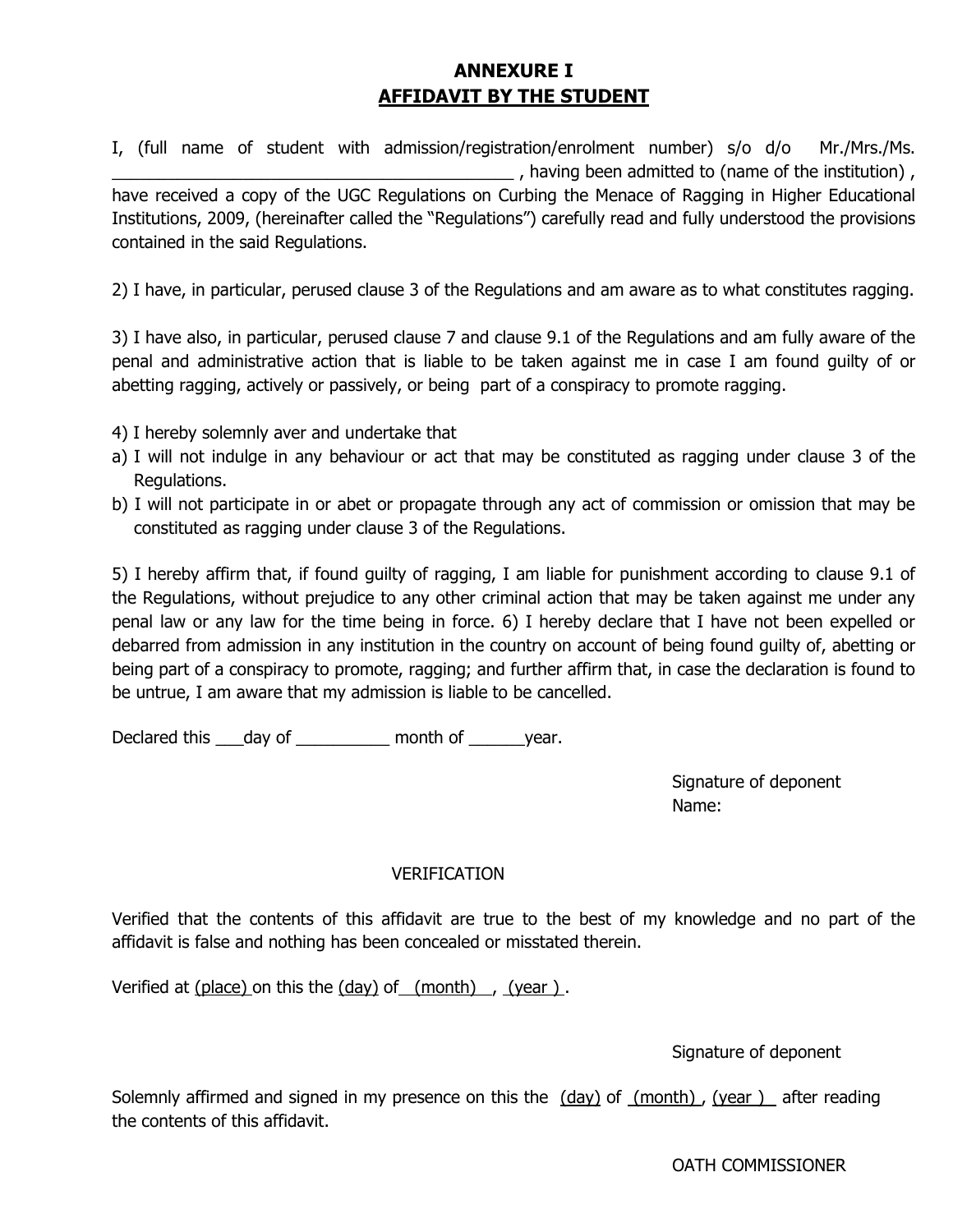## **ANNEXURE II AFFIDAVIT BY PARENT/GUARDIAN**

I, Mr./Mrs./Ms. \_\_\_\_\_\_\_\_\_\_\_\_\_\_\_\_\_\_\_\_\_\_\_\_\_\_\_\_\_\_\_\_\_\_\_\_\_\_\_\_\_\_\_\_\_\_\_\_\_\_\_\_\_ (full name of parent/guardian) father/mother/guardian of , (full name of student with admission/registration/enrolment number), having been admitted to \_\_\_\_(name of the institution), have received a copy of the UGC Regulations on Curbing the Menace of Ragging in Higher Educational Institutions, 2009, (hereinafter called the "Regulations"), carefully read and fully understood the provisions contained in the said Regulations.

2) I have, in particular, perused clause 3 of the Regulations and am aware as to what constitutes ragging.

3) I have also, in particular, perused clause 7 and clause 9.1 of the Regulations and am fully aware of the penal and administrative action that is liable to be taken against my ward in case he/she is found guilty of or abetting ragging, actively or passively, or being part of a conspiracy to promote ragging. 4) I hereby solemnly aver and undertake that

- a) My ward will not indulge in any behaviour or act that may be constituted as ragging under clause 3 of the Regulations.
- b) My ward will not participate in or abet or propagate through any act of commission or omission that may be constituted as ragging under clause 3 of the Regulations.

5) I hereby affirm that, if found guilty of ragging, my ward is liable for punishment according to clause 9.1 of the Regulations, without prejudice to any other criminal action that may be taken against my ward under any penal law or any law for the time being in force.

6) I hereby declare that my ward has not been expelled or debarred from admission in any institution in the country on account of being found guilty of, abetting or being part of a conspiracy to promote, ragging; and further affirm that, in case the declaration is found to be untrue, the admission of my ward is liable to be cancelled.

Declared this \_\_\_day of \_\_\_\_\_\_\_\_\_\_ month of \_\_\_\_\_\_year.

Signature of deponent Name: Address: Telephone/Mobile No.:

## **VERIFICATION**

Verified that the contents of this affidavit are true to the best of my knowledge and no part of the affidavit is false and nothing has been concealed or misstated therein. Verified at (place) on this the (day) of (month) , (year ) .